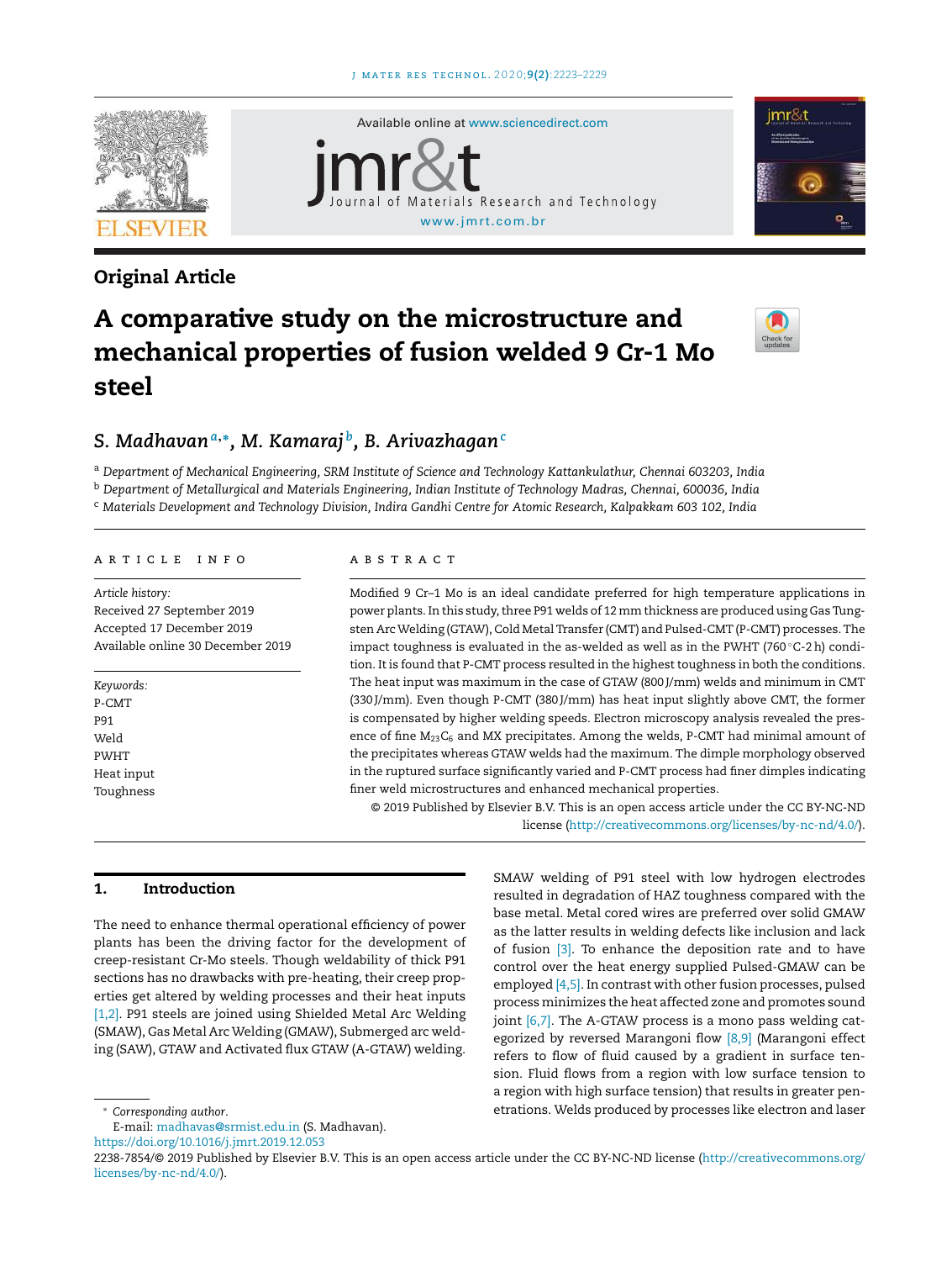beam show elevated creep strengths due to coherent heating. Moreover, electron beam helps in deeper penetrations with narrow fusion zone and minimal distortion but results in type IV cracking due to development of tensile residual stresses. Mechanical properties of laser welded P91 steels processed at different tempering conditions have been investigated. It was reported that reduced heat input and finer welding spot resulted in narrow HAZ. Generally higher cooling rates with minimal heat input will minimize grain coarsening in the HAZ thus preventing type IV cracking in service [\[10–13\].](#page-6-0)

Regardless of these merits, application remains limited because the process can be put to use only in a high vacuum chamber [\[2,14,15\].](#page-6-0) But, development of non-vacuum and local chamber processes in the recent years has opened up a wider window. It is known that higher the heat input, slower is the solidification rate, wider HAZ widths and greater levels of dilutions. Dilution results in solidification cracking and reduction in the toughness of the welds. Dilution here refers to excess movement of constituent elements resulting in degradation of properties. Weld metal toughness is a critical property, which is evaluated during hydrotesting of pressure vessels. Weld should possess a minimum impact energy 45 J. Thermo-mechanical simulator was used to study the PWHT HAZ toughness of P91 welds. It was found that there is fluctuation in the toughness due to changes in the notch position and variation in the path of cracking [\[16\].](#page-6-0) Formation of delta ferrite is favoured due to high Cr and Si, which results in cold cracking and degradation of creep properties. To suitably combat this issue, preheat (200−250 ◦C) and interpass temperature is always maintained. Inter pass helps in diffusing out hydrogen. Presence of delta-ferrite in the fusion zone has been identified as the sole factor responsible for degradation of weld toughness. PWHT at 760 ℃ for 6h helps to overcome this degradation [\[17,18\].](#page-6-0) Most care should be taken during the PWHT such that the upper limit of heattreating temperature is less than the actual temperature of transformation on heating to avoid formation of martensite or soft ferrite. Hypothesis claim that preheating at 280 ◦C before PWHT would be preferable to enhance the impact toughness but fracture morphology changes from fixed to cleavage [\[19\].](#page-6-0)

Quality weldments with minimal heat inputs are produced using solid state processes. But there are restrictions arising from complex forms and dimensions. Therefore, the need of the hour is to have a melting and joining technique with reduced cost for joining materials with minimum heat input. So, based on the above-mentioned requirements, a new short circuit welding process called the cold metal transfer (CMT) is identified. Compared to the above discussed processes, CMT works on a simple to and fro motion with enhanced welding speeds.

From the above certainties, it is a proven fact that there are limited prior arts available for cold metal transfer (CMT) welding of power plant steels. The primary aim of this work is to establish whether changes in the process and their heatinputs parameters play some role in contributing to the variability in toughness. So, three different processes with High (GTAW), Medium (P-CMT) and Low (CMT) heat inputs are used to produce the welds. Microstructural transitions in these welds are characterized using transmission electron microscopy (TEM). Mechanical properties including hardness, impact toughness are correlated with microstructural features.

# 2. Experimental procedures

#### *2.1. Materials and welding procedure*

Current work makes use of modified 9 Cr-1 Mo steel in the normalized and tempered condition as the base material. The chemical composition of the base metal was analysed and given in [Table](#page-2-0) 1.

#### *2.2. Gas Tungsten Arc welding (GTAW) process*

Plates of 12mm thickness were welded at a heat input of 800 J/mm. Filler rod with a diameter of 2.4mm was used with pure argon as the shielding gas. Preheating was done at 250 ◦C and interpass temperature of 200 ◦C was maintained.

# *2.3. Cold metal transfer (CMT) and Pulsed-CMT welding process*

ER90S-B9 solid metal wire with 1.2mm diameter was used as the filler metal for preparation of the butt welds. Pre-heat free welding was carried out. Butt Joints were produced using CMT (330 J/mm) and P-CMT (380 J/mm) welding processes.Commercially available Ar−CO<sub>2</sub> mixture was purged at a flow rate of 18 lpm (litres per minute) for shielding. The heat input is calculated by using a digitized oscilloscope.

#### *2.4. Radiography*

To have an insight about the quality of the weldments and to detect the presence of any significant defects the welds were qualified by x-ray radiography.  $^{192}$ Ir  $\gamma$ -rays was used for the exposure using ASTM NO: 10 penetrameter. The radiograph to be qualified generally shows sensitivity as per 1T. The exposure time and source to film distance was fixed after several iterations. The weld was qualified with the reference radiograph according to ASME Sec V for gas porosity.

Common metallographic procedures were followed for microstructural analysis. Transverse sections of the weld were cut and polished. Etching was done using Villella's reagent (1 g picric acid +5 ml HCl acid and 100ml ethanol). Optical and electron microscopy studies were carried out for structure property correlations. Vickers microhardness survey was carried out across the cross weld at a uniform load of 500 gms at regular intervals of 0.1mm. Charpy V-notch specimens were prepared from the transverse cross-section of the weldments and tested according to ASTM E-23. Scanning electron microscopy (SEM) was used to analyse the fractography of the welds produced by GTAW, CMT and P-CMT processes.

## 3. Results and discussion

#### *3.1. Radiographic examination of the welds*

The radiographic films are exposed by under lighting technique. [Fig.](#page-2-0) 1 shows the radiographic image of the P91 steel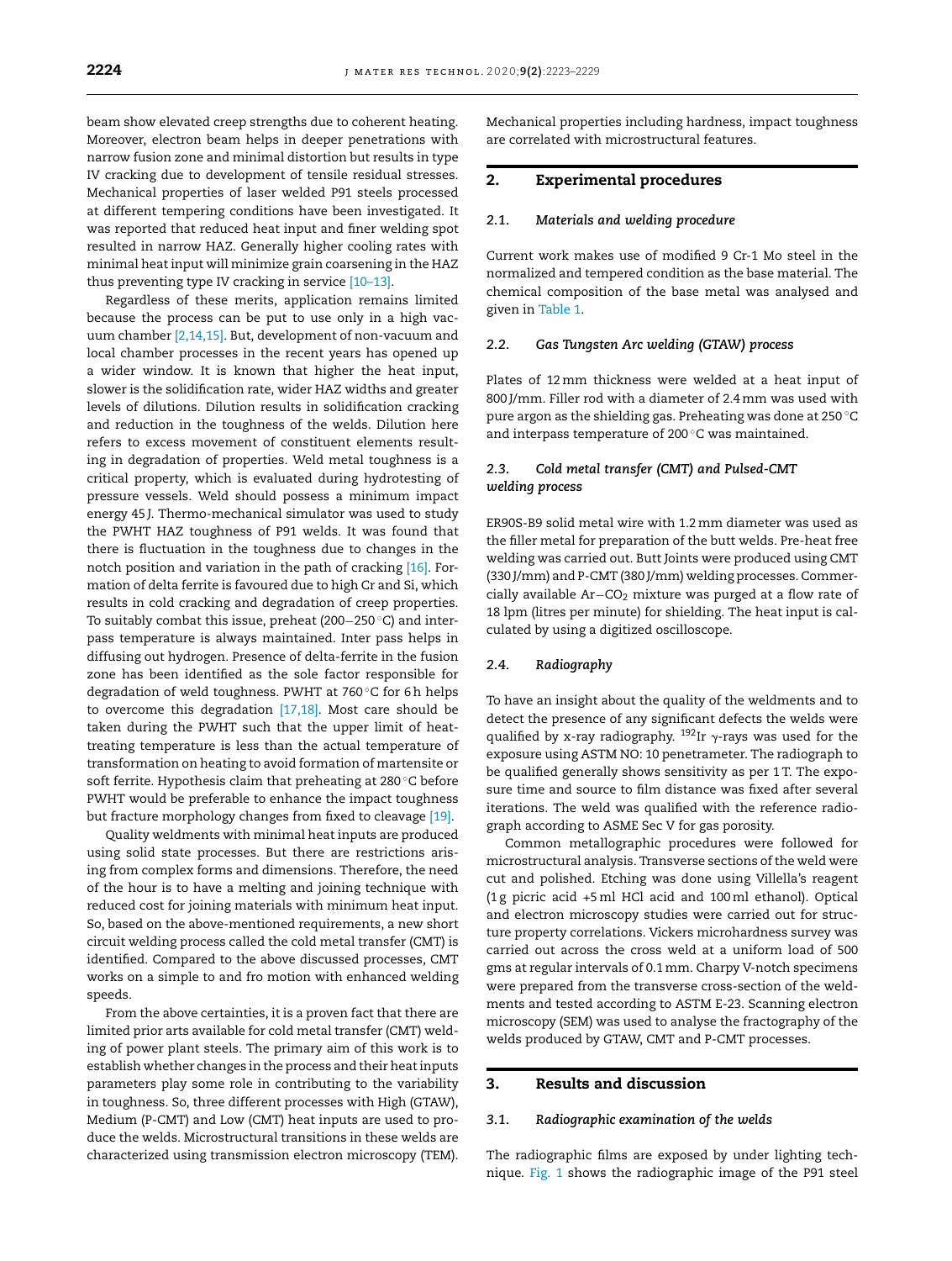<span id="page-2-0"></span>

| Table 1 - Chemical composition of P91 steel (wt.%). |      |      |      |      |      |      |      |      |      |      |
|-----------------------------------------------------|------|------|------|------|------|------|------|------|------|------|
| Materials                                           |      |      | Mo   |      | Mn   |      |      |      | N1   | Nb   |
| P91                                                 | 0.12 | 9.13 | 0.86 | 0.27 | 0.42 | 0.22 | 0.02 | 0.02 | 0.22 | 0.06 |



Fig. 1 – X-ray radiograph of P91 steel joint produced by (a) GTAW, (b) CMT and (c) P-CMT processes.

welds produced by GTAW, CMT and P-CMT processes. There are few gas porosities at the beginning and end of the GTAW welds. Whereas, there is no discontinuity in the CMT weld with slight waviness due to the surface appearance. P-CMT weld shown in Fig. 1(c) is free from any defect and the weld zone is perfectly fused without any waviness. This implies that the rate of deposition and the welding parameters are more synchronized than the other processes under investigation.

## *3.2. Microstructures*

P91 base metal microstructure consists of uniform grains of ferrite, as the matrix, with tempered martensite [\[2\]](#page-6-0) [Fig.](#page-3-0) 2. There are also some finer carbides distributed at the grain boundaries of ferrite. These are Nb and V rich (C, N) and  $M_{23}C_6$ types [\[1,2\].](#page-6-0)

A comparison between the welding processes shows that the GTAW welding has more tempered martensite with finer grains [Fig.](#page-3-0) 3(a). It also has minimal volume of  $\delta$ -ferrite (indicated by arrows, blocky white particles) which is absent in the other low heat input processes. This is because of the stable existence of  $\delta$ -ferrite in the short range in the L+  $\delta$ -ferrite phase field [\[3\].](#page-6-0) Generally, in low heat input processes nucleation of  $\delta$ -ferrite is suppressed and phase transformation takes place from liquid metal to austenite. On the contrary, due to slow rate of cooling, nucleation is also at a reduced pace but aids transformation of ferrite to austenite.  $\delta$ -ferrite nucleates from the liquid metal at 1524 ◦C and its stability is limited

to 13 ℃ below. So, at this rate of rapid solidification the formation of  $\delta$ -ferrite is totally curbed [\[6\].](#page-6-0) The weld region of GTAW + PWHT (760 $^{\circ}$ C-2h) had a mixture of both tempered and untempered zone, which is probably due to the high heatinput and low deposition nature compared to the other processes under study [Fig.](#page-3-0) 3(b).

On the other hand, CMT has fine needles of martensite without any tempering effect and least ferrite phases [Fig.](#page-3-0) 3(c). CMT welding + PWHT altered the microstructure with coarse martensite with acicular ferrite. There are more homogeneous grains of martensite in the ferritic matrix due to the long stress relieving temperature [Fig.](#page-3-0) 3(d).

As -welded fusion zone microstructure of P-CMT joint has dominant martensite, ferrite and dispersion of alloy carbides (V, Nb rich (C, N) and  $M_{23}C_6$ ) as shown in [Fig.](#page-3-0) 3(e). A critical study on these carbides are carried out using TEM and discussed in the subsequent sections. It has less dense martensite leading to reduction in hardness compared to CMT process. The P-CMT+ PWHT microstructure has uniformly tempered martensite with uniform ferrite as shown in [Fig.](#page-3-0) 3(f). The cross-sectional macrostructure for all the processes significantly differ due to the variation in heat input and different modes of metal deposition. In the case of GTAW welding the multipass weld bead is clearly visible, whereas CMT and P-CMT welding resulted in complete fusion in spite of the low heat input. This takes place because of the jerky action that occurs instantaneously with short circuiting due to wire retraction, which promotes droplet detachment into the weld pool breaking the dendrites and creating heterogeneous nucleation sites. This effect is more severe due to the pulsating nature of peak currents, which has resulted in maximum toughness in the as-welded and PWHT conditions.

[Fig.](#page-4-0) 4(a, b and c) shows TEM micrographs of weld zone for different processes under consideration at their respective heat inputs. All weld metals contain second phase particles with morphologies varying from process to process indicated by the arrows. The size of precipitates, in particular, being fine in low heat input process and coarse in high heat input process. [Fig.](#page-4-0) 4(a) shows the GTAW welded fusion zone with coagulation of plate like second phase particles with sizes ranging from 175 to 350nm. The dendritic grain size seems to be coarser compared to CMT and P-CMT processes. With reduction in the heat input (330 J/mm) there is no clustering of the second phase particles; rather they are distributed across the weld zone [Fig.](#page-4-0) 4(b). These particles originate within the ferrite matrix and contribute to its strength. In the case of P-CMT process the particles are ultra-fine (50−75nm) and pin the boundaries while a few existing on the bulk, [Fig.](#page-4-0) 4(c). Columnar dendrites with uniform spacing without secondary or tertiary arms are also observed. This significant variation in the size and morphology of second phase particles is due to the regular jerky motion of the process. The chances of auto tempering (auto-tempering, a phenomenon in which the first-formed martensite (by quenching) near the martensitic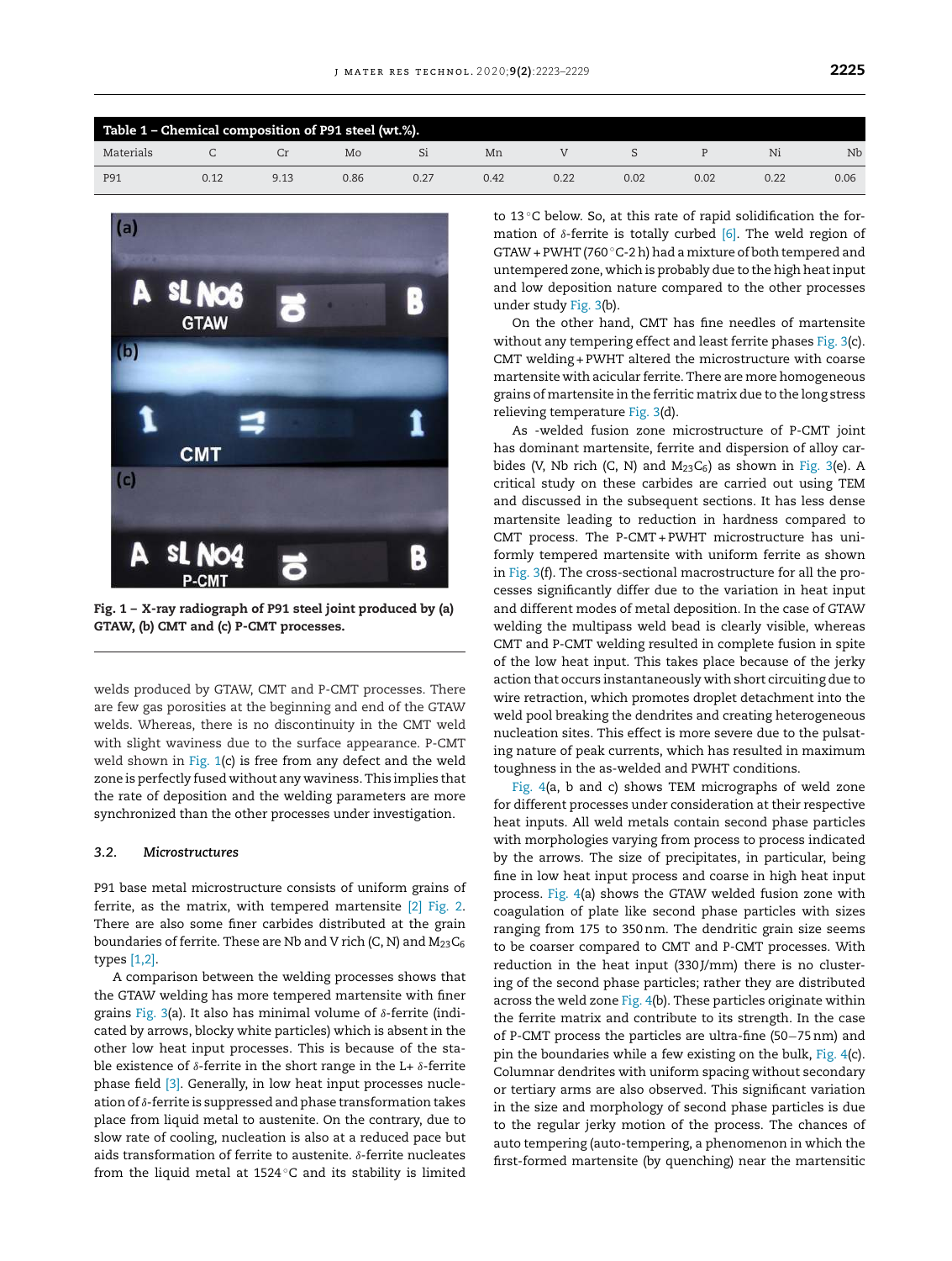<span id="page-3-0"></span>

Fig. 2 - (a) Optical micrograph and (b)Transmission electron micrograph of P91 base metal. Inset: SAED pattern of  $M_{23}C_6$ precipitates.



Fig. 3 – Optical micrographs and cross-sectional macrographs of weld zone produced by GTAW, CMT and P-CMT processes in as welded (a, c and e) and PWHT (b, d and f) conditions.

transformation start temperature gets tempered during the remaining process of quenching or cooling. This eliminates the need for a separate tempering after quenching. Such a phenomenon being present or not will be governed by the alloy composition as well as the cooling rate). It is minimal in the case of GTAW welding because of its reduced cooling rates at elevated temperature ranges. On the contrary, welds produced by CMT and P-CMT processes cool rapidly due to reduced heat input compared to GTAW. The auto-tempered martensite that forms because of the welding cooling cycle resulted in the enhancement of the weld toughness [\[20\].](#page-6-0) Prior literatures [\[7,21\]](#page-6-0) reveals that the presence of Ni eliminates carbon, stabilizes austenite and increases the ferrite toughness by absorbing the impact loads and inhibiting the crack initiation. The needle-shaped V, Nb rich (C, N) and  $M_{23}C_6$  carbides are observed, [Fig.](#page-4-0) 4(c) in the P-CMT process. The ideal heat input results in the formation of fine grain boundary precipitates which causes an enhanced toughness.

#### *3.3. Impact toughness and hardness*

The variation of impact toughness in the as-welded and PWHT conditions are shown in [Fig.](#page-4-0) 5. It is found that the welds produced by P-CMT process exhibited the maximum toughness with as-welded: 76J and PWHT:174J. Whereas, GTAW welds have the minimum toughness in both the conditions, as-welded: 26J and PWHT:132J. The impact energy of CMT and P-CMT welds in the as-welded conditions satisfied the EN: 1557:1997 specification i.e. P91 steel welds require a minimum of 47 J during the hydrotesting of vessels. However, GTAW weld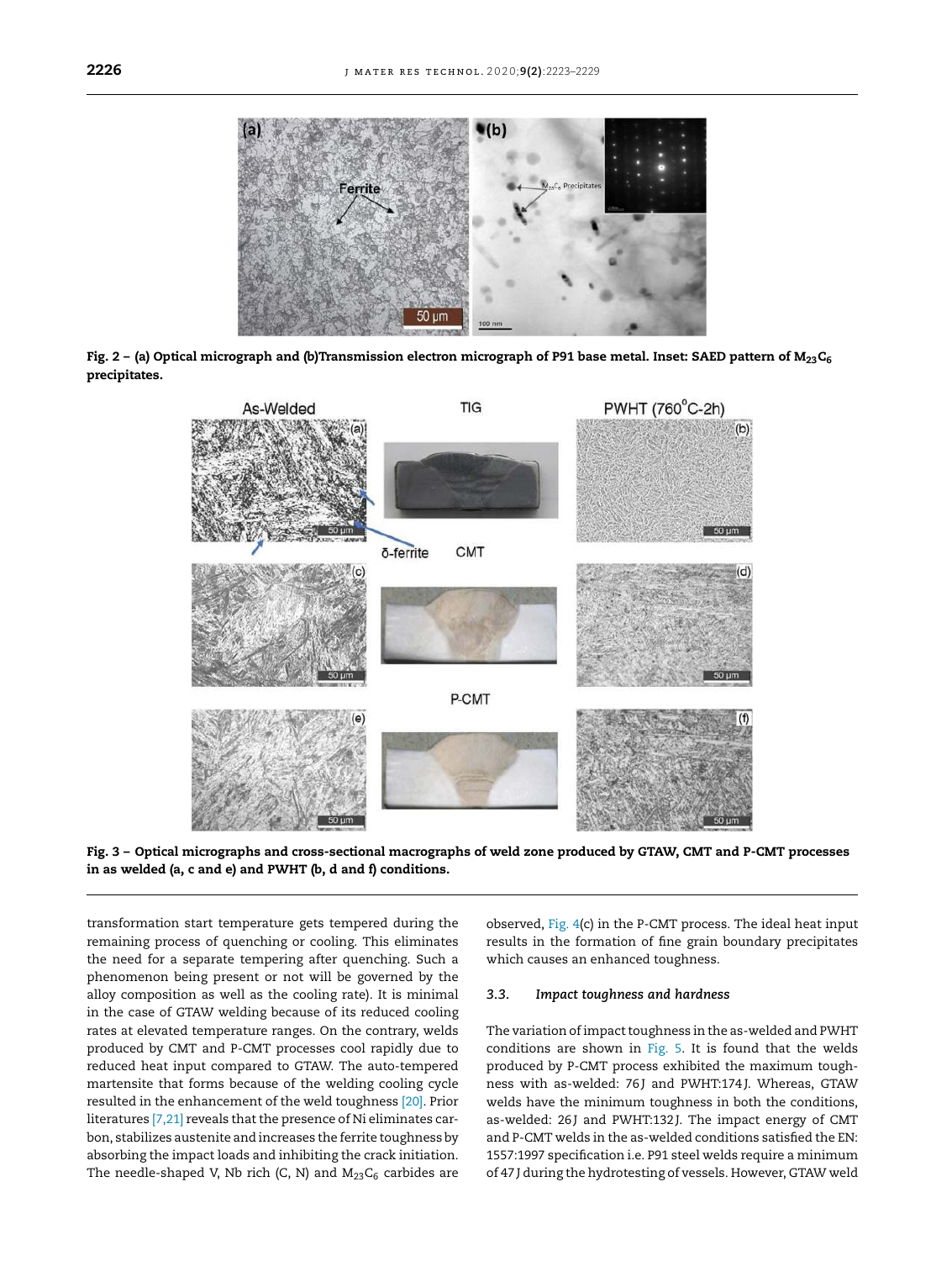<span id="page-4-0"></span>

Fig. 4 – TEM micrograph of the weld zone for a) GTAW weld (800 J/mm) with plate like second phase particles, b) CMT weld (330 J/mm) uniformly distributed ultra-fine globular precipitates, c) P-CMT (380 J/mm) with needle like precipitates pinning the dendritic boundaries.



Fig. 5 – Variation of toughness in the as-welded and PWHT conditions for GTAW, CMT and P-CMT processes.

failed to meet in the as-welded condition but satisfied in the PWHT condition. Delta-ferrite, depending on quantity, will transform at lower temperatures to alpha-ferrite and sigma phases. The latter is very brittle. Hence the deleterious effect of increasing delta ferrite content on toughness.

The rise in the magnitude of impact toughness could be due to the finer microstructures obtained with P-CMT process [\[3\].](#page-6-0) The variation of hardness in the as-welded and PWHT conditions is shown in Fig. 6. Low heat input welding (CMT and P-CMT) has better toughness with reduced hardness than high heat input (GTAW) process because when the heat input is high more thermal energy is supplied to the weld pool thereby the solidification rates are less. When there are no phase transformations a slower solidification leads to uniform contractions from the exterior surface to the interior, which results in coarse dendrites.

In the case of CMT process the heat extraction is along the direction of welding. As a result, surface cools faster due to convective heat transfer and the material present in the interior starts to cool instantaneously, layer by layer, which results in finer grains with enhanced toughness. With rise



Fig. 6 – Variation of hardness in the as-welded and PWHT conditions for GTAW, CMT and P-CMT processes.

in heat input the  $\delta$ -ferrite content in weld increases thereby, decreasing the toughness. In GTAW welds,  $\delta$ -ferrite might not be the only factor for reduction in toughness it is also governed by the precipitate morphology, thermodynamics and kinetics associated with the solidification [\[22\].](#page-6-0) In the as-welded condition, hardness is high due to untempered martensite. In GTA weld, due to multipass and inter-bead tempering effects hardness is less. In the case of CMT and P-CMT, due to enhanced cooling fine martensite was observed than GTAW weld. After PWHT, due to tempering, martensite losses its tetragonality and reaches its stable state. Since, PWHT reduces the dislocation density and solid solution strengthening. All the above-mentioned effects cause reduction in hardness after PWHT.

#### *3.4. Fractographic morphology studies*

Fracture micrographs of the welds produced using different processes are shown in [Fig.](#page-5-0) 7. In the as-welded condition, irrespective of the process, there are no dimples on the fracture surface but flat facets with tiny step-like appearance are present in [Fig.](#page-5-0) 7(a), (c) and (e). On the contrary, PWHT weld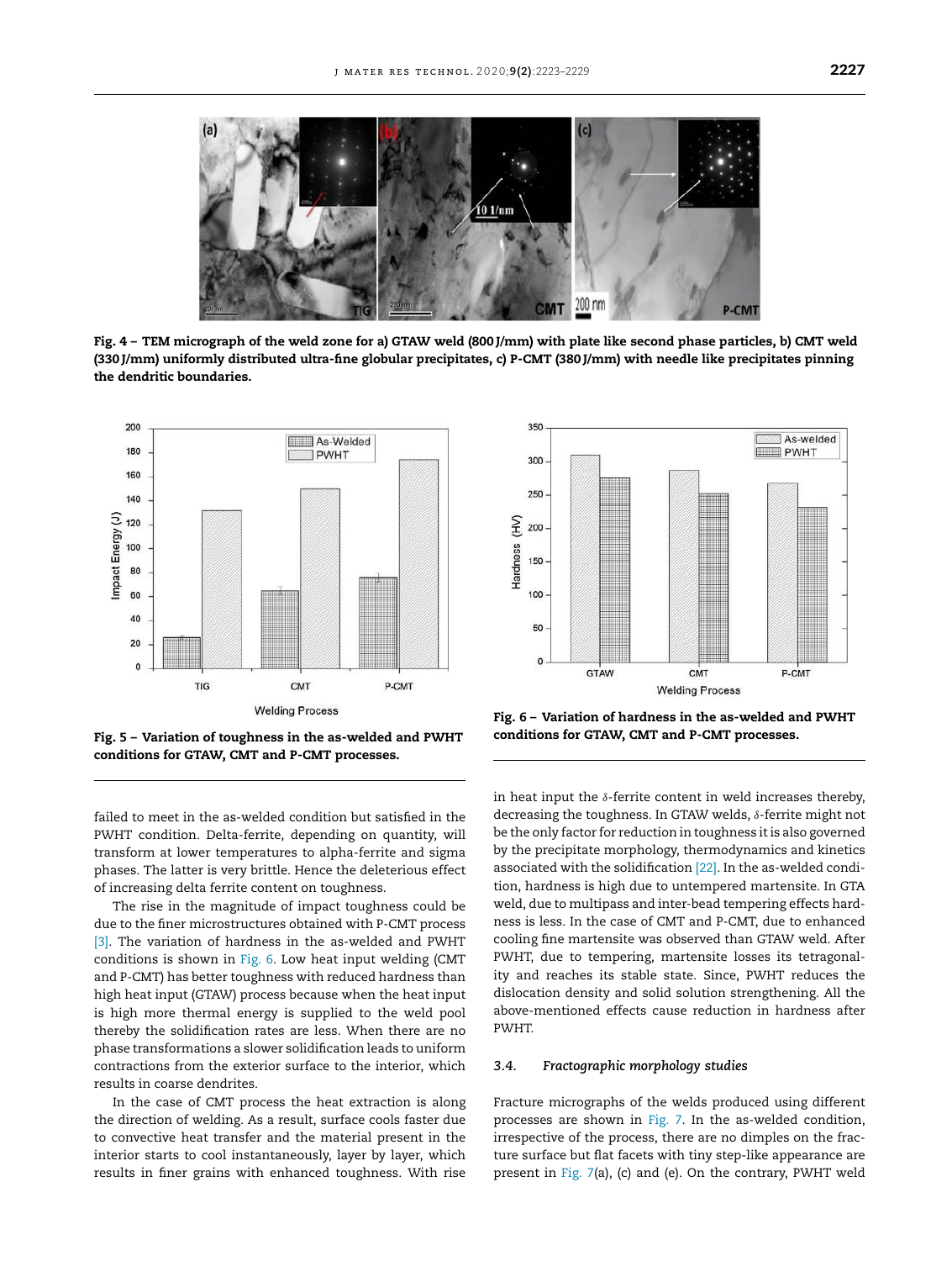<span id="page-5-0"></span>

Fig. 7 – Scanning electron micrographs (secondary electron mode-Everhart Thornley detector) of the weld fracture produced by GTAW, CMT and P-CMT processes in the as welded (a, c and e) and PWHT (b, d and f) conditions.

fracture surfaces have dimples of varying sizes. Precipitates or second phase particles are commonly believed to be responsible for the initiation of micro voids [\[23\].](#page-6-0)

Even when they are present in a relatively small quantity these particles often play a direct role in initiation of dimples. The dimple size is found to be the least for P-CMT process Fig. 7 (f) and highest for GTAW Fig. 7(b). Finer dimples usually contribute to improved toughness of the weldments. Electron microscopy analysis reveals presence of wide cavities, Fig. 7(d), with their axes along the direction of shearing. The dimples produced by tensile shearing are in the opposite directions of the fracture surfaces.

# 4. Summary and conclusions

Butt welds of Modified 9 Cr–1 Mo steel were successfully produced by GTAW, CMT and P-CMT processes. The effect of process-associated heat inputs on the microstructure and impact toughness of the joints are analysed. From this investigation, the following conclusions are derived.